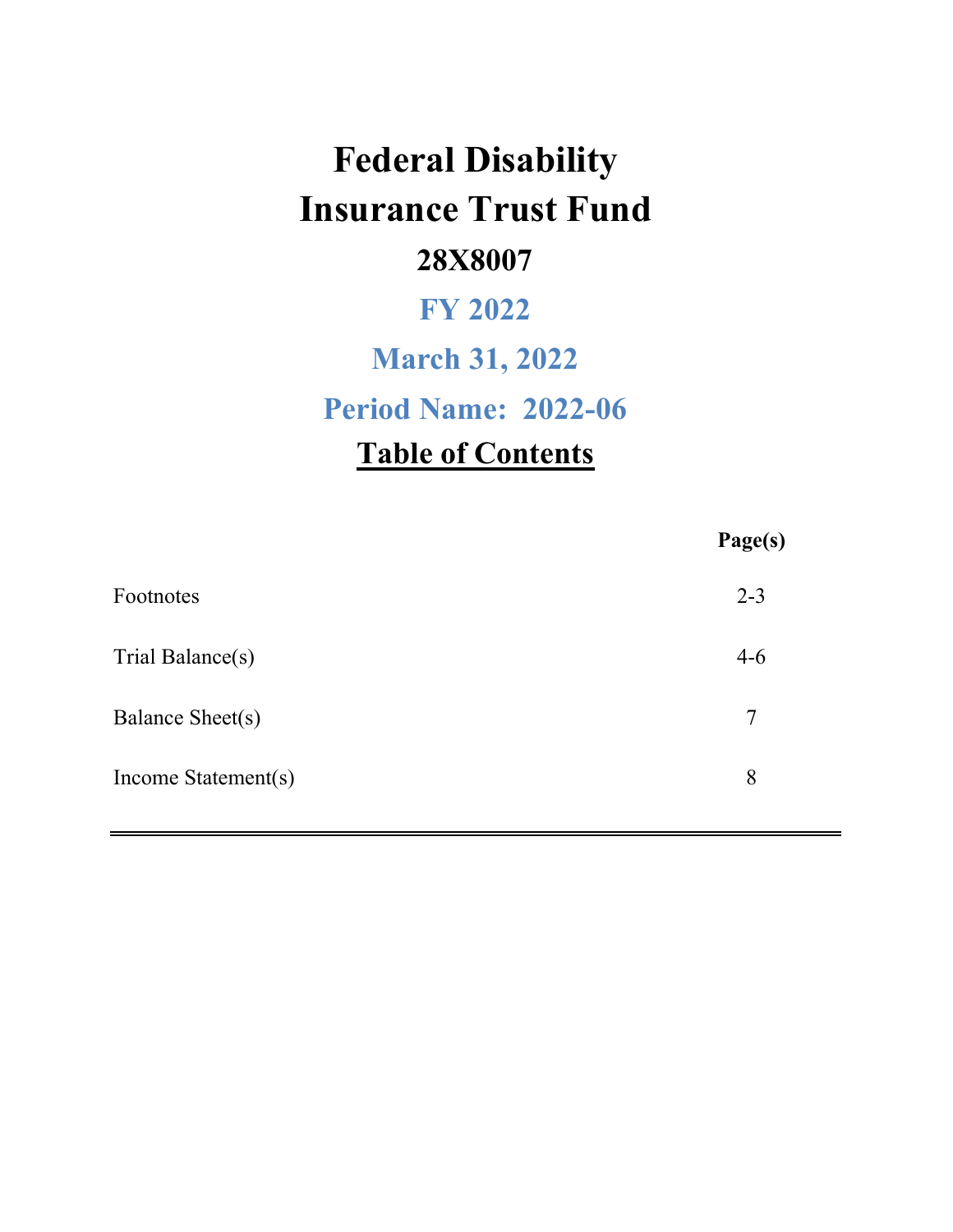### **Federal Disbility Insurance Trust Fund Footnotes March-22 28X8007**

#### **(1) Summary of Significant Accounting Policies**

#### *(a) Reporting Entity*

The accompanying Balance Sheet of the Federal Disability Insurance Trust Fund (FDI Trust Fund) and related Income Statement pertain to the aspects of the FDI Trust Fund that is serviced by the Funds Management Branch (FMB) of the Bureau of the Fiscal Service (Fiscal Service) of the U.S. Department of the Treasury (Treasury). The FDI Trust Fund was created by legislation enacted by the U.S. Congress.

FMB acts as a service organization which processes receipts, disbursements, and transfers related to the FDI Trust Fund based upon information received and recorded by FMB from Treasury's Office of Tax Analysis (OTA) and the Internal Revenue Service (IRS), and the program agency responsible for the trust fund activity, Treasury's Bureau of the Fiscal Service (Fiscal Service), and other Treasury bureaus. As part of its functions, Fiscal Service also manages the investments, maintains related accounting records and supporting documentation, and reports financial activity. The financial activity reported in the accompanying Balance Sheet and Income Statement is limited to the activities performed by FMB.

The program agency is responsible for administering, regulating, and monitoring the program activities funded by the trust fund. The program agency makes all decisions regarding dispositions from the trust funds. As such, the Balance Sheet and Income Statement do not include information regarding the ultimate disposition of amounts transferred from the trust fund to the program agency.

The program agency is responsible for reporting on the financial position of the trust fund. As such, the financial position of the trust fund in the program agency's records may differ from what has been illustrated in the accompanying Balance Sheet and Income Statement.

#### *(b) Basis of Presentation*

The Balance Sheet and Income Statement have been prepared to report the assets and liabilities of the trust funds under the function performed by FMB, and the related activity, in accordance with the measurement and criteria discussed below.

The Investments on the Balance Sheet, and Interest Revenue on Investments reported on the Income Statement, are reported using the accrual basis of accounting. All other accounts and activity reported on the Balance Sheet, and Income Statement, are reported on the cash basis.

#### *(d) Fund Balance with Treasury*

The Trust Fund does not maintain cash in commercial bank accounts. Treasury processes cash receipts and disbursements. Fund Balance with Treasury represents net revenue, disposition of revenue, and investment activity. Fund balance with Treasury is reported based on the balance reported by the Fiscal Service's Government-wide Accounting and Reporting Modernization Project (GWA) Account Statement and reconciling transactions identified and recorded by FMB.

#### *(e) Interest Receivables*

Interest receivables are calculated and reported by FMB based on the investment terms received and recorded by FMB from Fiscal Service's Federal Investments & Borrowings Branch (FIBB) in the investment confirmations and monthly statements of account.

#### *(f) Investments*

Pursuant to authorizing legislation, the Secretary of the Treasury shall invest, at the direction of the program agencies, such portion of the trust fund balances as is not, in the judgment of the program agencies, necessary to meet current withdrawals. Such investments shall be in nonmarketable par value or non-marketable market-based securities as authorized by legislation. Par value securities are special issue bonds or certificates of indebtedness that bear interest determined by legislation or the Treasury. Market-based securities are Treasury securities that are not traded on any securities exchange, but mirror the prices of marketable securities with similar terms. Both par value and market-based securities are issued and redeemed by FIBB.

FMB follows Treasury fiscal investment policy guidelines. FMB determines the term of the securities purchased based on direction provided by the program agency. The securities are acquired and held in the name of the Secretary of the Treasury for the trust fund. The interest on and proceeds from the sale or redemption of any security held for the trust fund is credited to the trust fund. Investments are selected for liquidation based on the following order: earliest maturity date, lowest prevailing interest rate, and first security in first security out.

Link to Fiscal Service's Federal Investments & Borrowings Branch Investment Statement of Account:

#### **https://www.treasurydirect.gov/govt/reports/fip/acctstmt/acctstmt.htm**

Investments are calculated and reported at net cost based on the cost and premium/discount amounts reported to FMB in the investment confirmations and monthly statements of account received from FIBB.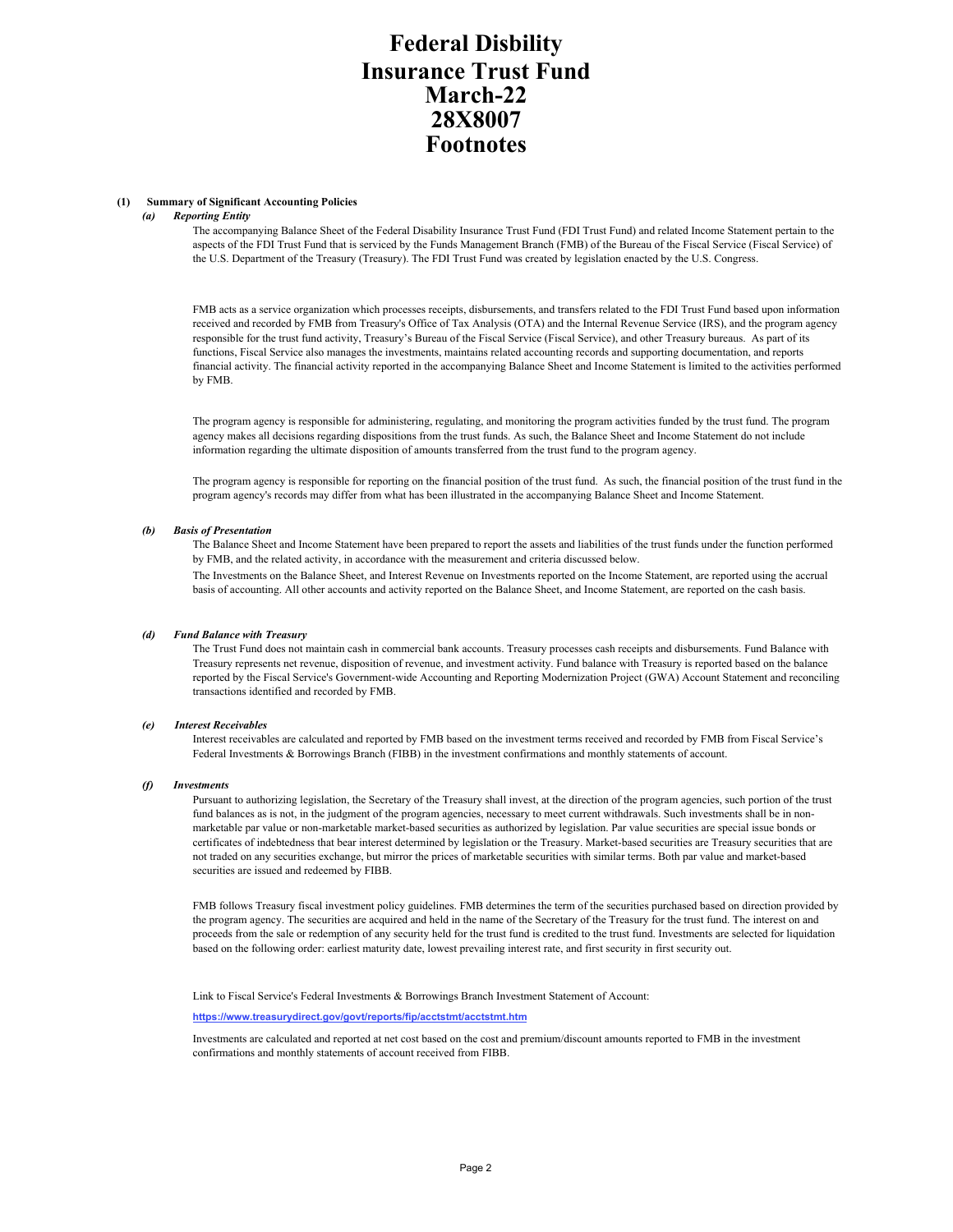### **Federal Disbility Insurance Trust Fund Footnotes March-22 28X8007**

#### *(g) Equity*

Equity is calculated and reported by FMB based on the assets of the trust fund. Equity is calculated as the difference between Total Assets and Total Liabilities.

#### *(h) Interest Revenue*

Interest revenue is reported based on the amounts received and recorded by FMB from FIBB in the monthly statements of account and accrued interest and amortization calculated by FMB. Amortization of any premiums and discounts on investments is calculated and reported by FMB based on the investment terms reported to FMB by FIBB using the straight-line method for investments with a term equal to or less than one year and using the level yield method which approximates the interest method for investments with a term of greater than one year.

As stated above in (c) Basis of Accounting, the Investments on the Balance Sheet and Interest Revenue on Investments reported on the Income Statement are reported using the accrual basis of accounting. The following amounts represent cash basis interest earnings for the current month and the current fiscal year to date.



 $\frac{1}{\$}$  1,288,979,035.58

#### *(i) Revenues*

Pursuant to authorizing legislation, revenue activity recorded in the trust funds consists primarily of interest, penalties, fines, administrative fees, transfers in from program agencies, tax revenues, tax adjustments, tax refunds, premiums, cost recoveries, and other income, which are transferred from the General Fund of the Treasury or from program agencies to the Trust Funds.

Penalties, fines, administrative fees, transfers in from program agencies, premiums, cost recoveries, and other income are reported based on the amounts received and recorded by FMB from Fiscal Service and the program agencies responsible for the respective trust fund activity.

#### *(j) Transfers to Program Agencies*

Dispositions from the Trust Fund are made in accordance with the authorizing legislation to the program agency, which is responsible for the ultimate disposition of such funds, to cover program administration and related costs as defined by law. Transfers to program agencies are calculated and reported based on the disbursement request amounts received and recorded by FMB from the program agency responsible for the respective trust fund activity and the disbursement amounts returned and recorded by FMB from the program agencies responsible for the respective trust fund activity.

#### *(k) Reimbursements to Treasury Bureaus and the General Fund (Operating Expenses/Program Costs)*

In the case of the FDI trust fund, Fiscal Service is authorized by law to receive direct reimbursement from the trust funds for certain administrative expenses (operating expenses/program costs). Also, the Secretary of the Treasury is directed by law to charge trust funds to reimburse the General Fund for administrative expenses incurred by other Treasury bureaus in performing activities related to administering the trust funds. These reimbursement amounts are determined by Treasury based on its assessment of the estimated cost of the services provided. Reimbursements to Treasury bureaus and the General Fund are reported based on the disbursement request amounts received and recorded by FMB from various Treasury bureaus, including the Fiscal Service.

#### **(2) Related Parties**

FMB, on behalf of the Secretary of the Treasury, compiles amounts deposited into the trust fund, invests receipts in Treasury securities, redeems securities and transfers funds to the program agency, maintains accounting records for receipts and disbursements of the trust fund, and reports trust fund financial activity to the program agencies and other interested parties. The program agency, OTA, IRS, and/or Fiscal Service determine the amounts to be deposited in the trust fund. The program agency determines the disposition of the trust fund balances.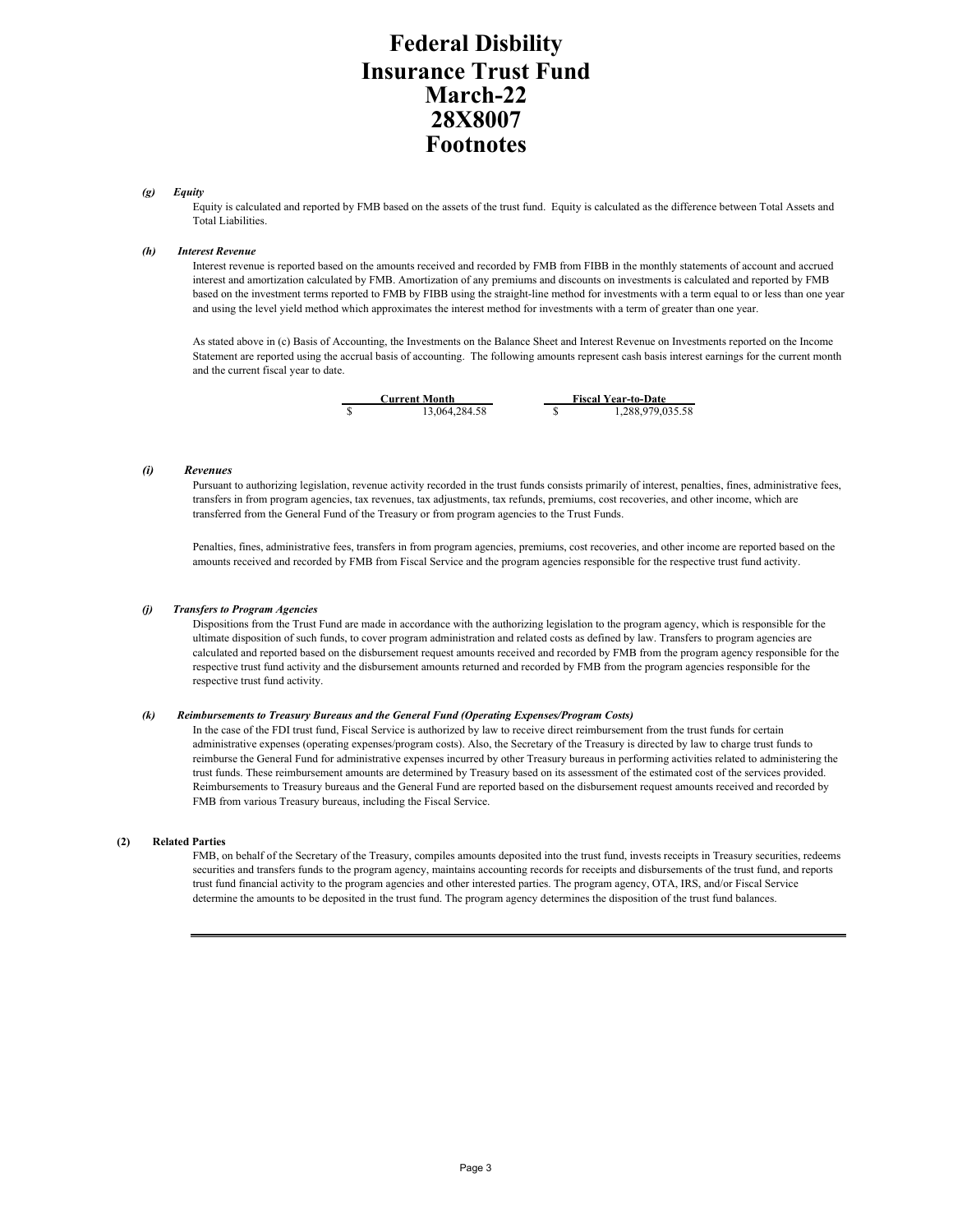#### **Federal Disability Insurance Trust Fund Trial Balance - Unaudited 28X8007 FY 2022 March 1, 2022 through March 31, 2022 Period Name: 2022-06**

| <b>USSGL</b>     |   | <b>BEA CATEGORY</b>  | YEAR OF BA   | <b>COST CENTER</b> | <b>USSGL/COST CENTER DESCRIPTION</b>                     | <b>BEGINNING BALANCE</b> | PERIOD NET DR     | PERIOD NET CR     | <b>ENDING BALANCE</b> |
|------------------|---|----------------------|--------------|--------------------|----------------------------------------------------------|--------------------------|-------------------|-------------------|-----------------------|
| 101000           |   |                      | $\sim$       | $\sim$             | FUND BALANCE WITH TREASURY                               | 1,752,388.65             | 13,753,825,590.91 | 13,753,978,653.96 | 1,599,325.60          |
| 133500           |   |                      |              |                    | <b>EXPENDITURE TRANSFERS RECEIVABLE</b>                  | 0.00                     | 0.00              | 0.00              | 0.00                  |
| 134200           |   |                      |              |                    | INTEREST RECEIVABLE - INVESTMENTS                        | 407,089,179.60           | 233, 247, 478.53  | 20,249,759.96     | 620,086,898.17        |
| 161000           |   |                      | $\sim$       |                    | INVESTMENTS IN U.S TREASURY SECURITIES ISSUED BY THE BUR | 102,101,147,000.00       | 13,705,183,000.00 | 12,665,109,000.00 | 103,141,221,000.00    |
| 331000           |   |                      |              |                    | <b>CUMULATIVE RESULTS OF OPERATIONS</b>                  | -98,661,359,986.19       | 0.00              | 0.00              | -98,661,359,986.19    |
|                  |   | SUM BEA / YEAR OF BA |              |                    |                                                          | 3,848,628,582.06         | 27,692,256,069.44 | 26,439,337,413.92 | 5,101,547,237.58      |
| <b>SUM USSGL</b> |   |                      |              |                    |                                                          | 3,848,628,582.06         | 27,692,256,069.44 | 26,439,337,413.92 | 5,101,547,237.58      |
| 411400           | M |                      | N            | TFMA53110010       | <b>INTEREST ON INVESTMENTS</b>                           | 1,275,914,751.00         | 13,064,284.58     | 0.00              | 1,288,979,035.58      |
|                  |   |                      | N            | TFMA53250100       | ATTORNEY FEES (.031)                                     | 7,841,836.30             | 1,598,436.95      | 0.00              | 9,440,273.25          |
|                  |   |                      | N            | TFMA57501000       | GF TRANSFER, UNION ACTIVITY (.006)*                      | 625,568.40               | 925,692.30        | 462,846.15        | 1,088,414.55          |
|                  |   |                      | N            | TFMA57502500       | INCOME TAX ON BENEFITS - SSA (.006)*                     | 792,476,088.90           | 318,150.40        | 0.00              | 792,794,239.30        |
|                  |   |                      | N            | TFMA57502600       | GF TRANSFER, INCOME TAX CREDIT REIMB. SECA (.006)* - SSA | 69.71                    | 257.65            | 0.00              | 327.36                |
|                  |   |                      | N            | TFMA57503400       | GF TRANSFER, UNNEGOTIATED CHECK REIMBURSEMENT (.006)*    | 254,056.85               | 0.00              | 0.00              | 254,056.85            |
|                  |   |                      | N            | TFMA57505700       | GF TRANSFERS FOR PAYROLL TAX HOLIDAY - FICA              | 57,542.02                | 24,939.87         | 0.00              | 82,481.89             |
|                  |   |                      | N            | TFMA57505800       | GF TRANSFERS FOR PAYROLL TAX HOLIDAY - SECA              | $-92,688.47$             | 0.00              | 9,116.88          | $-101,805.35$         |
|                  |   |                      | $\mathsf{N}$ | TFMA58010400       | TRANSFERS FROM GF FOR AMOUNTS EQUAL TO FICA TAXES        | 59,801,309,810.19        | 13,027,602,252.92 | 0.00              | 72,828,912,063.11     |
| 416700           | M |                      | N            | TFMA57654000       | TRANSFERS OUT - BENEFIT PAYMENTS, SSA                    | -58,396,214,540.30       | 0.00              | 12,027,789,205.35 | -70,424,003,745.65    |
|                  |   | SUM BEA / YEAR OF BA |              |                    |                                                          | -58,396,214,540.30       | 0.00              | 12,027,789,205.35 | -70,424,003,745.65    |
| <b>SUM USSGL</b> |   |                      |              |                    |                                                          | -58,396,214,540.30       | 0.00              | 12,027,789,205.35 | -70,424,003,745.65    |
| 420100           |   |                      | $\sim$       | $\sim$             | PRIOR YEAR DELIVERED ORDERS - OBLIGATIONS-PAID           | -45,464,134,005.83       | 0.00              | 0.00              | -45,464,134,005.83    |
|                  |   |                      |              |                    | TOTAL ACTUAL RESOURCES - COLLECTED                       | 143,498,028,716.62       | 0.00              | 0.00              | 143,498,028,716.62    |
|                  |   | SUM BEA / YEAR OF BA |              |                    |                                                          | 98,033,894,710.79        | 0.00              | 0.00              | 98,033,894,710.79     |
| <b>SUM USSGL</b> |   |                      |              |                    |                                                          | 98,033,894,710.79        | 0.00              | 0.00              | 98,033,894,710.79     |
| 439700           | M |                      | N            | $\sim$             | APPROPRIATIONS (SPECIAL OR TRUST), BORROWING AUTHORITY   | -71,811,230,912.64       | 0.00              | 0.00              | -71,811,230,912.64    |
|                  |   |                      | $\times$     |                    | APPROPRIATIONS (SPECIAL OR TRUST), BORROWING AUTHORITY   | $-26,222,663,798.15$     | 0.00              | 0.00              | -26,222,663,798.15    |
|                  |   | SUM BEA / YEAR OF BA |              |                    |                                                          | -98,033,894,710.79       | 0.00              | 0.00              | -98,033,894,710.79    |
| <b>SUM USSGL</b> |   |                      |              |                    |                                                          | -98,033,894,710.79       | 0.00              | 0.00              | -98,033,894,710.79    |
| 462000           |   |                      | B            | TFMA57600100       | TRANSFERS OUT - SSA LAE ANNUAL (33)*                     | 201,522,760.00           | 54,248,706.00     | 38,553,648.00     | 217,217,818.00        |
|                  |   |                      | B            | TFMA57600900       | TRANSFERS OUT - SSA OIG LAE (16)*                        | 1,578,292.00             | 1,107,701.00      | 0.00              | 2,685,993.00          |
|                  |   |                      | B            | TFMA61000400       | TREASURY OFFSET PROGRAM FEE (16)*                        | $-34.16$                 | 0.00              | 17.08             | $-51.24$              |
|                  |   |                      | B            | TFMA61000500       | FISCAL SERVICE - DIRECT BILLING - 0520                   | 36,311.51                | 0.00              | 0.00              | 36,311.51             |
|                  |   |                      | B            |                    | XXXXXXXXXXX DEFAULT CAM1                                 | 933,780,855.92           | 0.00              | 0.00              | 933,780,855.92        |
|                  |   |                      | N            | TFMA53110010       | <b>INTEREST ON INVESTMENTS</b>                           | $-1,275,914,751.00$      | 0.00              | 13,064,284.58     | $-1,288,979,035.58$   |
|                  |   |                      | N            | TFMA53250100       | ATTORNEY FEES (.031)                                     | $-7,841,836.30$          | 0.00              | 1,598,436.95      | $-9,440,273.25$       |
|                  |   |                      | N            | TFMA57501000       | GF TRANSFER, UNION ACTIVITY (.006)*                      | $-625,568.40$            | 462,846.15        | 925,692.30        | $-1,088,414.55$       |
|                  |   |                      | N            | TFMA57502500       | INCOME TAX ON BENEFITS - SSA (.006)*                     | -792,476,088.90          | 0.00              | 318,150.40        | -792,794,239.30       |
|                  |   |                      | N            | TFMA57502600       | GF TRANSFER, INCOME TAX CREDIT REIMB. SECA (.006)* - SSA | $-69.71$                 | 0.00              | 257.65            | $-327.36$             |
|                  |   |                      | N            | TFMA57503400       | GF TRANSFER, UNNEGOTIATED CHECK REIMBURSEMENT (.006)*    | $-254,056.85$            | 0.00              | 0.00              | $-254,056.85$         |
|                  |   |                      | N            | TFMA57505700       | GF TRANSFERS FOR PAYROLL TAX HOLIDAY - FICA              | $-57,542.02$             | 0.00              | 24,939.87         | $-82,481.89$          |
|                  |   |                      | N            | TFMA57505800       | <b>GF TRANSFERS FOR PAYROLL TAX HOLIDAY - SECA</b>       | 92,688.47                | 9,116.88          | 0.00              | 101,805.35            |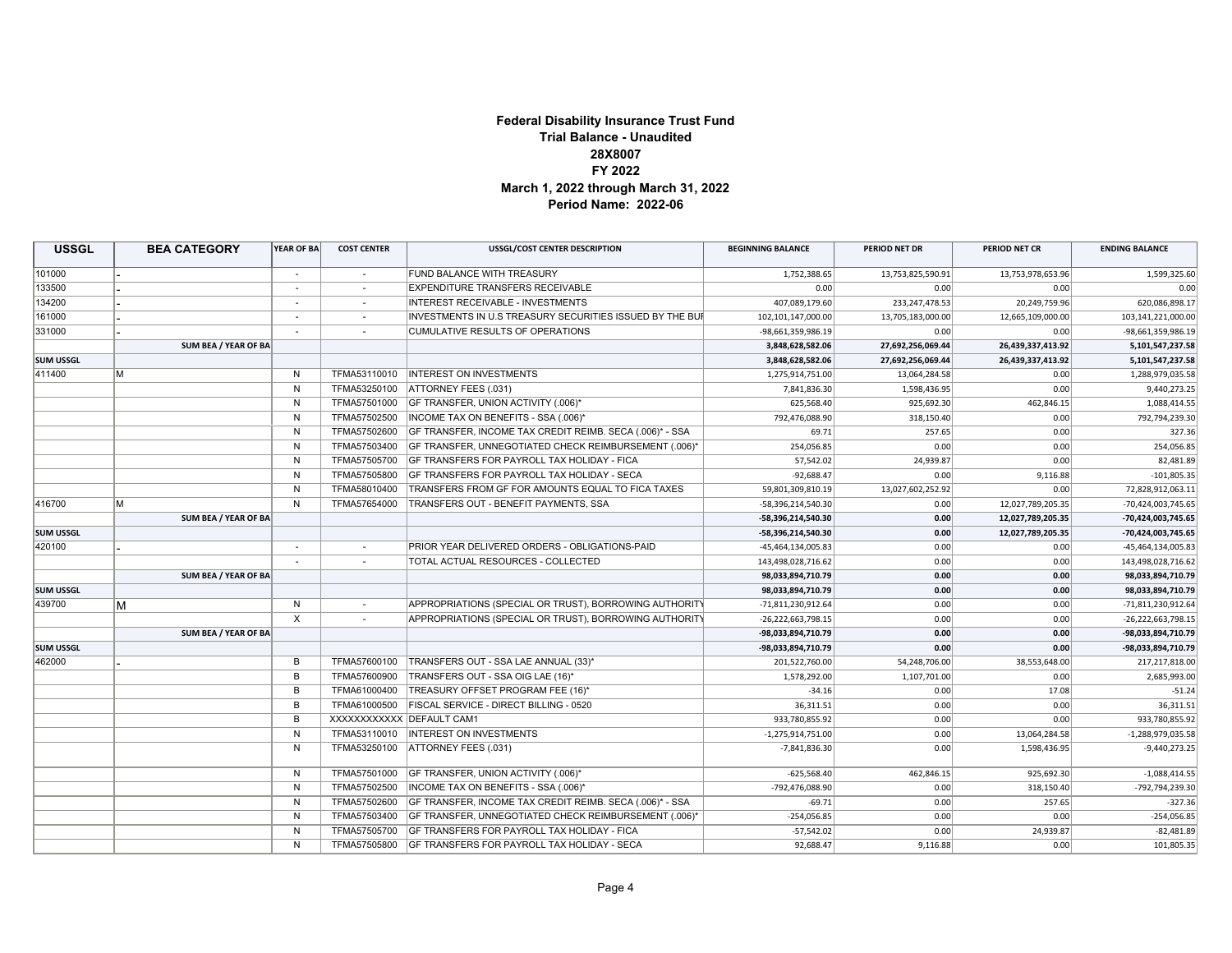#### **Federal Disability Insurance Trust Fund Trial Balance - Unaudited 28X8007 FY 2022 March 1, 2022 through March 31, 2022 Period Name: 2022-06**

| <b>USSGL</b>     | <b>BEA CATEGORY</b>  | YEAR OF BA   | <b>COST CENTER</b>       | <b>USSGL/COST CENTER DESCRIPTION</b>                               | <b>BEGINNING BALANCE</b> | PERIOD NET DR     | PERIOD NET CR     | <b>ENDING BALANCE</b> |
|------------------|----------------------|--------------|--------------------------|--------------------------------------------------------------------|--------------------------|-------------------|-------------------|-----------------------|
|                  |                      | N            | TFMA57600100             | TRANSFERS OUT - SSA LAE ANNUAL (33)*                               | 799,840,379.00           | 170,723,460.00    | 0.00              | 970,563,839.00        |
|                  |                      | $\mathsf{N}$ | TFMA57600200             | TRANSFERS OUT - SSA LAE X YEAR (34)*                               | 42,258,560.00            | 9,595,195.89      | 3,417,561.16      | 48,436,194.73         |
|                  |                      | N            | TFMA57600900             | TRANSFERS OUT - SSA OIG LAE (16)*                                  | 10,822,577.00            | 3,903,595.00      | 1,306,350.00      | 13,419,822.00         |
|                  |                      | N            | TFMA57654000             | TRANSFERS OUT - BENEFIT PAYMENTS, SSA                              | 58,396,214,540.30        | 12,027,789,205.35 | 0.00              | 70,424,003,745.65     |
|                  |                      | N            | TFMA58010400             | TRANSFERS FROM GF FOR AMOUNTS EQUAL TO FICA TAXES                  | -59,801,309,810.19       | 0.00              | 13,027,602,252.92 | -72,828,912,063.11    |
|                  |                      | N            | TFMA58010500             | TRANSFERS FROM GF FOR AMOUNTS EQUAL TO SECA TAXES                  | $-1,687,813,527.14$      | 21,522.87         | 229,000,000.00    | $-1,916,792,004.27$   |
|                  |                      | N            | TFMA59000600             | TREASURY OFFSET PROGRAM (.009)*                                    | 26,055.14                | 6,141.00          | 0.00              | 32,196.14             |
|                  |                      | N            | TFMA61000100             | TREASURY ADMIN EXPENSE - GENERAL FUND (16)*                        | 41,091,655.97            | 7,262,206.33      | 0.00              | 48,353,862.30         |
|                  |                      | N            | TFMA61000200             | FISCAL SERVICE - REIMBURSABLE BILLING                              | 104,338.31               | 20,867.67         | 0.00              | 125,205.98            |
|                  |                      | N            | TFMA61000500             | FISCAL SERVICE - DIRECT BILLING - 0520                             | 3,700,449.11             | 740,089.82        | 0.00              | 4,440,538.93          |
|                  |                      | N            | XXXXXXXXXXX DEFAULT CAM1 |                                                                    | -933,780,855.92          | 0.00              | 0.00              | -933,780,855.92       |
|                  | SUM BEA / YEAR OF BA |              |                          |                                                                    | -4,069,004,677.86        | 12,275,890,653.96 | 13,315,811,590.91 | $-5,108,925,614.81$   |
| <b>SUM USSGL</b> |                      |              |                          |                                                                    | -4,069,004,677.86        | 12,275,890,653.96 | 13,315,811,590.91 | $-5,108,925,614.81$   |
| 490200           | ID.                  | B            | TFMA57600100             | TRANSFERS OUT - SSA LAE ANNUAL (33)*                               | $-201,522,760.00$        | 38,553,648.00     | 54,248,706.00     | $-217,217,818.00$     |
|                  |                      | B            |                          | TFMA57600900   TRANSFERS OUT - SSA OIG LAE (16)*                   | $-1,578,292.00$          | 0.00              | 1,107,701.00      | $-2,685,993.00$       |
|                  | SUM BEA / YEAR OF BA |              |                          |                                                                    | -203,101,052.00          | 38,553,648.00     | 55,356,407.00     | -219,903,811.00       |
| 490200           | D                    | N            | TFMA57600100             | TRANSFERS OUT - SSA LAE ANNUAL (33)*                               | -799,840,379.00          | 0.00              | 170,723,460.00    | -970,563,839.00       |
|                  |                      | N            | TFMA57600200             | TRANSFERS OUT - SSA LAE X YEAR (34)*                               | $-42,258,560.00$         | 3,417,561.16      | 9,595,195.89      | -48,436,194.73        |
|                  |                      | N            | TFMA57600900             | TRANSFERS OUT - SSA OIG LAE (16)*                                  | $-10,822,577.00$         | 1,306,350.00      | 3,903,595.00      | $-13,419,822.00$      |
|                  | SUM BEA / YEAR OF BA |              |                          |                                                                    | $-852,921,516.00$        | 4,723,911.16      | 184,222,250.89    | $-1,032,419,855.73$   |
| 490200           | lм                   | B            | TFMA61000400             | TREASURY OFFSET PROGRAM FEE (16)*                                  | 0.00                     | 17.08             | 17.08             | 0.00                  |
|                  |                      | B            | TFMA61000500             | FISCAL SERVICE - DIRECT BILLING - 0520                             | $-36,311.51$             | 0.00              | 0.00              | $-36,311.51$          |
|                  | SUM BEA / YEAR OF BA |              |                          |                                                                    | $-36,311.51$             | 17.08             | 17.08             | $-36,311.51$          |
| 490200           | м                    | N            | TFMA61000100             | TREASURY ADMIN EXPENSE - GENERAL FUND (16)*                        | $-41,091,655.97$         | 0.00              | 7,262,206.33      | -48,353,862.30        |
|                  |                      | N            | TFMA61000200             | FISCAL SERVICE - REIMBURSABLE BILLING                              | $-104,338.31$            | 0.00              | 20,867.67         | $-125,205.98$         |
|                  |                      | N            | TFMA61000500             | FISCAL SERVICE - DIRECT BILLING - 0520                             | $-3,700,449.11$          | 0.00              | 740,089.82        | $-4,440,538.93$       |
|                  | SUM BEA / YEAR OF BA |              |                          |                                                                    | -44,896,443.39           | 0.00              | 8,023,163.82      | $-52,919,607.21$      |
| <b>SUM USSGL</b> |                      |              |                          |                                                                    | $-1,100,955,322.90$      | 43,277,576.24     | 247,601,838.79    | $-1,305,279,585.45$   |
| 497200           | М                    | B            | TFMA61000400             | TREASURY OFFSET PROGRAM FEE (16)*                                  | 34.16                    | 17.08             | 0.00              | 51.24                 |
|                  | SUM BEA / YEAR OF BA |              |                          |                                                                    | 34.16                    | 17.08             | 0.00              | 51.24                 |
| <b>SUM USSGL</b> |                      |              |                          |                                                                    | 34.16                    | 17.08             | 0.00              | 51.24                 |
| 531100           |                      | $\sim$       |                          | TFMA53110010  INTEREST ON INVESTMENTS                              | $-1,055,538,655.20$      | 7,185,475.38      | 233,247,478.53    | $-1,281,600,658.35$   |
|                  | SUM BEA / YEAR OF BA |              |                          |                                                                    | $-1,055,538,655.20$      | 7,185,475.38      | 233,247,478.53    | $-1,281,600,658.35$   |
| <b>SUM USSGL</b> |                      |              |                          |                                                                    | $-1,055,538,655.20$      | 7,185,475.38      | 233,247,478.53    | $-1,281,600,658.35$   |
| 532500           |                      |              |                          | TFMA53250100   ATTORNEY FEES (.031)                                | $-7,841,836.30$          | 0.00              | 1,598,436.95      | $-9,440,273.25$       |
|                  | SUM BEA / YEAR OF BA |              |                          |                                                                    | $-7,841,836.30$          | 0.00              | 1,598,436.95      | $-9,440,273.25$       |
| <b>SUM USSGL</b> |                      |              |                          |                                                                    | $-7,841,836.30$          | 0.00              | 1,598,436.95      | $-9,440,273.25$       |
| 575000           |                      | $\sim$       |                          | TFMA57501000 GF TRANSFER, UNION ACTIVITY (.006)*                   | $-625,568.40$            | 462,846.15        | 925,692.30        | $-1,088,414.55$       |
|                  |                      |              | TFMA57502500             | INCOME TAX ON BENEFITS - SSA (.006)*                               | -792,476,088.90          | 0.00              | 318,150.40        | -792,794,239.30       |
|                  |                      |              | TFMA57502600             | GF TRANSFER, INCOME TAX CREDIT REIMB. SECA (.006)* - SSA           | $-69.71$                 | 0.00              | 257.65            | $-327.36$             |
|                  |                      | $\sim$       |                          | TFMA57503400 GF TRANSFER, UNNEGOTIATED CHECK REIMBURSEMENT (.006)* | $-254,056.85$            | 0.00              | 0.00              | $-254,056.85$         |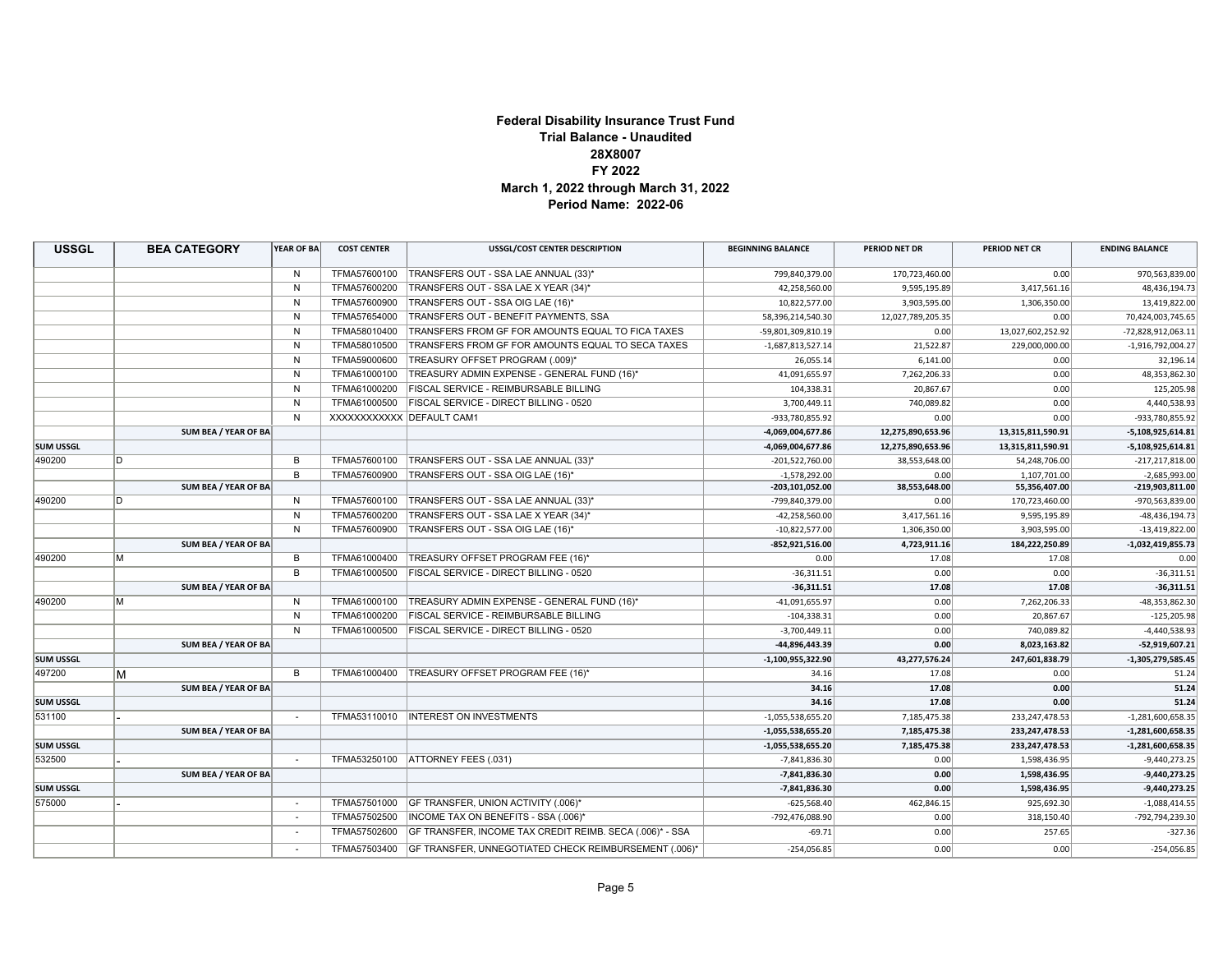#### **Federal Disability Insurance Trust Fund Trial Balance - Unaudited 28X8007 FY 2022 March 1, 2022 through March 31, 2022 Period Name: 2022-06**

| <b>USSGL</b>       | <b>BEA CATEGORY</b>  | <b>YEAR OF BA</b> | <b>COST CENTER</b> | <b>USSGL/COST CENTER DESCRIPTION</b>                     | <b>BEGINNING BALANCE</b> | PERIOD NET DR     | PERIOD NET CR     | <b>ENDING BALANCE</b> |
|--------------------|----------------------|-------------------|--------------------|----------------------------------------------------------|--------------------------|-------------------|-------------------|-----------------------|
|                    |                      | $\sim$            | TFMA57505700       | <b>IGF TRANSFERS FOR PAYROLL TAX HOLIDAY - FICA</b>      | $-57.542.02$             | 0.00              | 24,939.87         | $-82,481.89$          |
|                    |                      |                   |                    | TFMA57505800 GF TRANSFERS FOR PAYROLL TAX HOLIDAY - SECA | 92,688.47                | 9,116.88          | 0.00              | 101,805.35            |
|                    | SUM BEA / YEAR OF BA |                   |                    |                                                          | -793,320,637.41          | 471,963.03        | 1,269,040.22      | -794,117,714.60       |
| <b>SUM USSGL</b>   |                      |                   |                    |                                                          | -793,320,637.41          | 471,963.03        | 1,269,040.22      | -794,117,714.60       |
| 576000             |                      |                   | TFMA57600100       | TRANSFERS OUT - SSA LAE ANNUAL (33)*                     | 1,001,363,139.00         | 224,972,166.00    | 38,553,648.00     | 1,187,781,657.00      |
|                    |                      |                   | TFMA57600200       | TRANSFERS OUT - SSA LAE X YEAR (34)*                     | 42,258,560.00            | 9,595,195.89      | 3,417,561.16      | 48,436,194.73         |
|                    |                      | $\sim$            | TFMA57600900       | TRANSFERS OUT - SSA OIG LAE (16)*                        | 12,400,869.00            | 5,011,296.00      | 1,306,350.00      | 16,105,815.00         |
|                    | SUM BEA / YEAR OF BA |                   |                    |                                                          | 1,056,022,568.00         | 239,578,657.89    | 43,277,559.16     | 1,252,323,666.73      |
| <b>SUM USSGL</b>   |                      |                   |                    |                                                          | 1,056,022,568.00         | 239,578,657.89    | 43,277,559.16     | 1,252,323,666.73      |
| 576500             |                      |                   | TFMA57654000       | TRANSFERS OUT - BENEFIT PAYMENTS, SSA                    | 58,396,214,540.30        | 12,027,789,205.35 | 0.00              | 70,424,003,745.65     |
|                    | SUM BEA / YEAR OF BA |                   |                    |                                                          | 58,396,214,540.30        | 12,027,789,205.35 | 0.00              | 70,424,003,745.65     |
| <b>SUM USSGL</b>   |                      |                   |                    |                                                          | 58,396,214,540.30        | 12,027,789,205.35 | 0.00              | 70,424,003,745.65     |
| 580100             | М                    | $\sim$            | TFMA58010400       | <b>TRANSFERS FROM GF FOR AMOUNTS EQUAL TO FICA TAXES</b> | -59,801,309,810.19       | 0.00              | 13,027,602,252.92 | -72,828,912,063.11    |
|                    |                      | $\sim$            | TFMA58010500       | <b>TRANSFERS FROM GF FOR AMOUNTS EQUAL TO SECA TAXES</b> | $-1,687,813,527.14$      | 21,522.87         | 229,000,000.00    | $-1,916,792,004.27$   |
|                    | SUM BEA / YEAR OF BA |                   |                    |                                                          | $-61,489,123,337.33$     | 21,522.87         | 13,256,602,252.92 | -74,745,704,067.38    |
| <b>SUM USSGL</b>   |                      |                   |                    |                                                          | $-61,489,123,337.33$     | 21,522.87         | 13,256,602,252.92 | -74,745,704,067.38    |
| 590000             |                      |                   | TFMA59000600       | TREASURY OFFSET PROGRAM (.009)*                          | 26.055.14                | 6,141.00          | 0.00              | 32,196.14             |
|                    | SUM BEA / YEAR OF BA |                   |                    |                                                          | 26,055.14                | 6,141.00          | 0.00              | 32,196.14             |
| <b>SUM USSGL</b>   |                      |                   |                    |                                                          | 26,055.14                | 6,141.00          | 0.00              | 32,196.14             |
| 610000             |                      |                   | TFMA61000100       | TREASURY ADMIN EXPENSE - GENERAL FUND (16)*              | 41,091,655.97            | 7,262,206.33      | 0.00              | 48,353,862.30         |
|                    |                      |                   | TFMA61000200       | <b>FISCAL SERVICE - REIMBURSABLE BILLING</b>             | 104,338.31               | 20,867.67         | 0.00              | 125,205.98            |
|                    |                      |                   | TFMA61000400       | TREASURY OFFSET PROGRAM FEE (16)*                        | $-34.16$                 | 0.00              | 17.08             | $-51.24$              |
|                    |                      |                   | TFMA61000500       | FISCAL SERVICE - DIRECT BILLING - 0520                   | 3,736,760.62             | 740,089.82        | 0.00              | 4,476,850.44          |
|                    | SUM BEA / YEAR OF BA |                   |                    |                                                          | 44,932,720.74            | 8,023,163.82      | 17.08             | 52,955,867.48         |
| <b>SUM USSGL</b>   |                      |                   |                    |                                                          | 44,932,720.74            | 8,023,163.82      | 17.08             | 52,955,867.48         |
| <b>Grand Total</b> |                      |                   |                    |                                                          | 0.00                     | 65,567,034,460.73 | 65,567,034,460.73 | 0.00                  |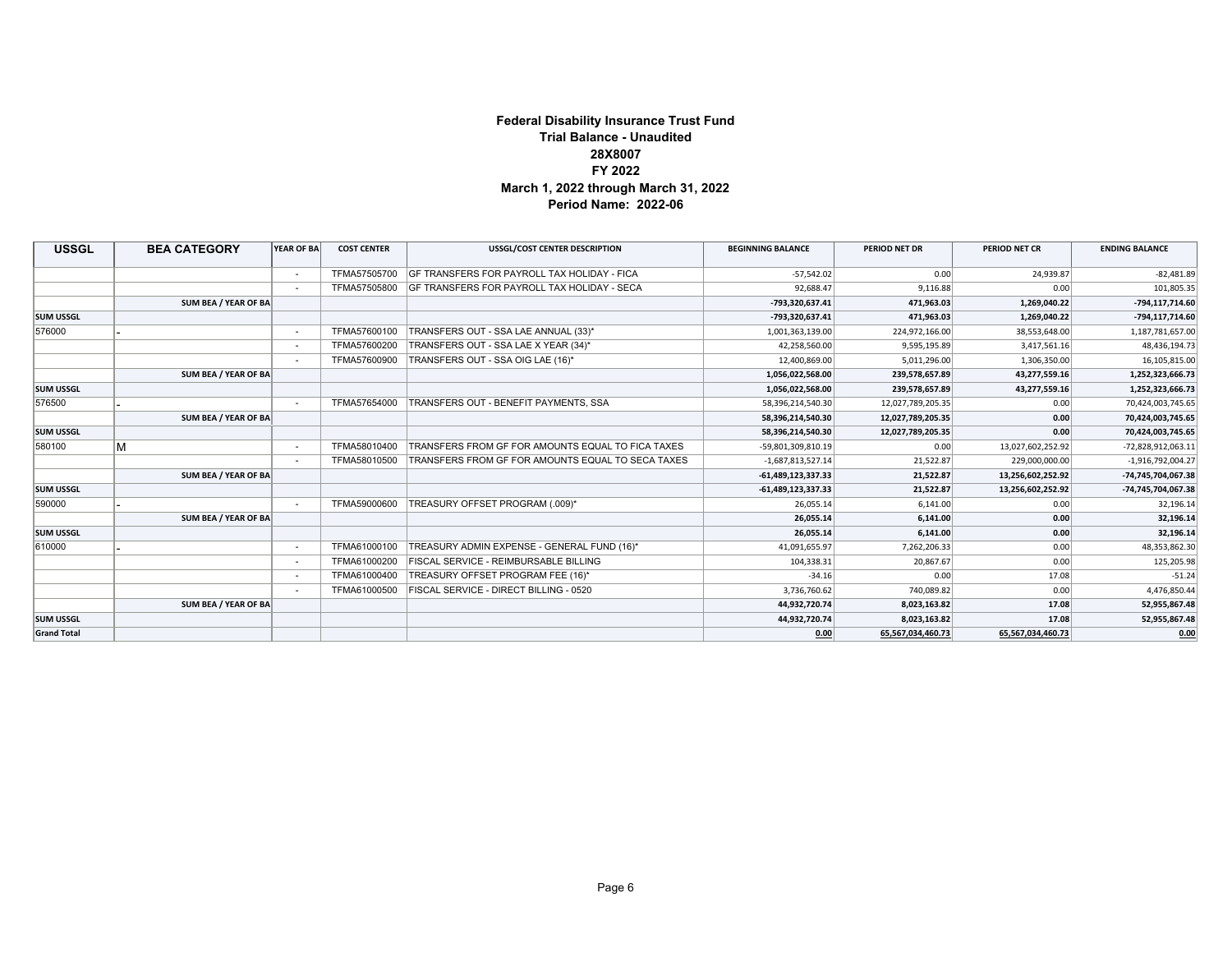### **Federal Disability Insurance Trust Fund Balance Sheet - Unaudited**

## **28X8007**

#### **FY 2022 March 31, 2022 Period Name: 2022-06**

| <b>ACCOUNT TYPE</b>           | <b>ACCOUNT DESCRIPTION</b>                                                         | <b>ENDING BALANCE</b> |
|-------------------------------|------------------------------------------------------------------------------------|-----------------------|
| <b>ASSETS</b>                 | FUND BALANCE WITH TREASURY                                                         | 1,599,325.60          |
|                               | INTEREST RECEIVABLE - INVESTMENTS                                                  | 620,086,898.17        |
|                               | IINVESTMENTS IN U.S TREASURY SECURITIES ISSUED BY THE BUREAU OF THE FISCAL SERVICE | 103,141,221,000.00    |
| <b>TOTAL</b>                  |                                                                                    | 103,762,907,223.77    |
| <b>LIABILITY &amp; EQUITY</b> | <b>CUMULATIVE RESULTS OF OPERATIONS</b>                                            | $-98,661,359,986.19$  |
|                               | <b>INET INCOME</b>                                                                 | $-5,101,547,237.58$   |
| <b>TOTAL</b>                  |                                                                                    | $-103,762,907,223.77$ |